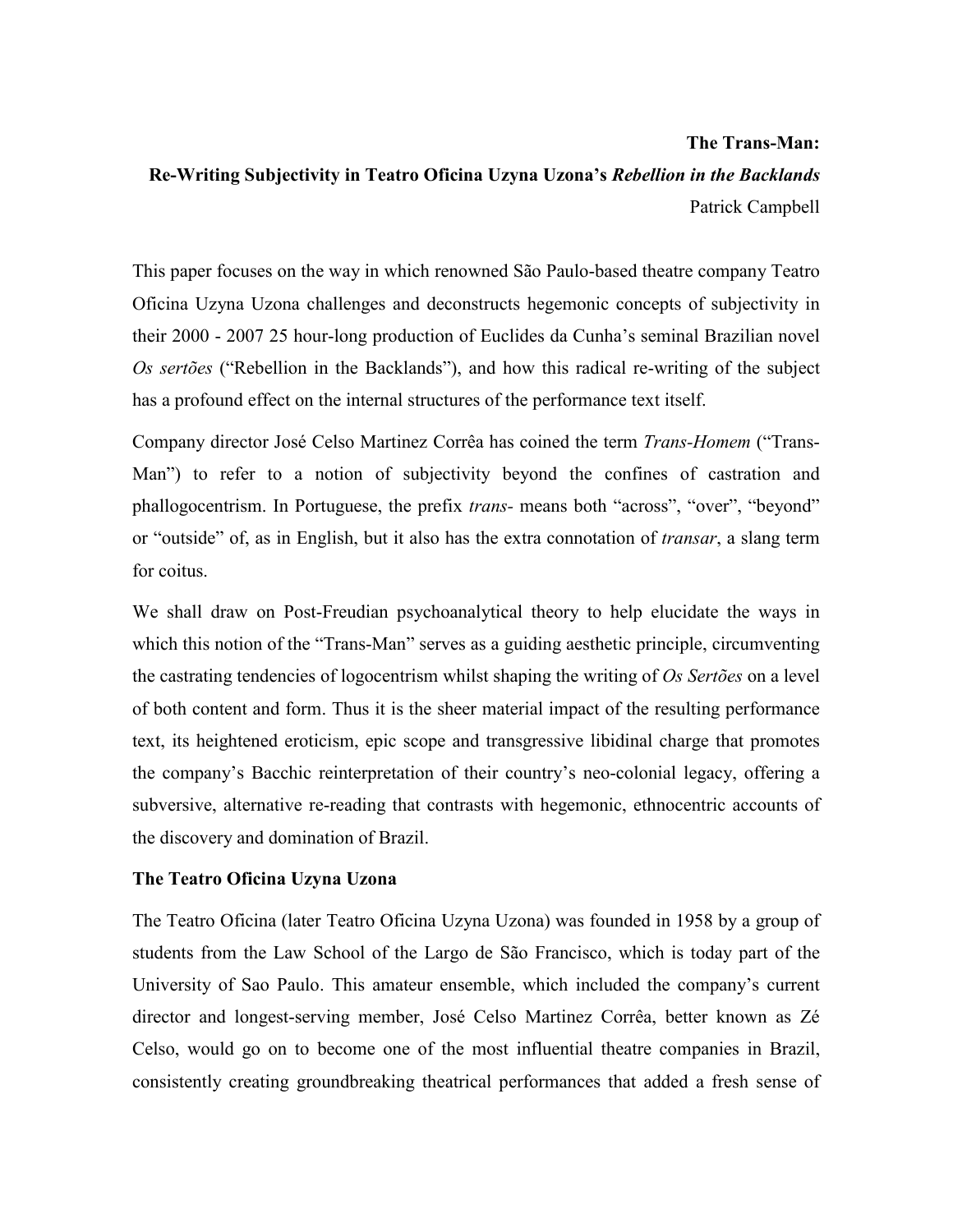technical innovation and artistic daring to the conservative, Eurocentric, elitist Sao Paulo theatre scene of the mid 20<sup>th</sup> Century. From Stanislavski to Brecht, Grotowski to the Living Theatre, the Teatro Oficina spent the 1960s creating challenging performances that drew on the latest in European and North American approaches to theatre-making, increasingly filtered by practical experiments seeking to define a uniquely Brazilian form of artistic expression.

By 1972, the company's ever more anarchic stance, avant-garde performances and leftist leanings drew the wrath of the military dictatorship. Company members, including Zé Celso, were imprisoned and tortured by the secret police, a situation which culminated in Zé Celso's exile from Brazil in 1974. After spending four years in Portugal and Africa, Zé Celso returned to Brazil in 1978, and spent the eighties creating underground theatre performances and super-eight films, whilst re-grouping and re-forming the Teatro Oficina.

In 1993, after a 13-year period of building work, the Teatro Oficina inaugurated a radical new theatre space in central Sao Paulo designed by acclaimed Italian-Brazilian modernist architect, Lina Bo Bardi. The opening of the company's so-called "terreiro eletrônico" coincided with an artistic renaissance. Following on from a commended post-modern rereading of *Hamlet*, the group went on to devise a number of critically acclaimed performances which showcased an increasingly coherent political, philosophical and aesthetic agenda.

The culmination of this artistic resurgence was, without a doubt, the company's epic, 25 hour mise-en-scène of the classic Brazilian novel *Os Sertões* (Rebellion in the Backlands). *Os Sertões* won several important Brazilian theatre awards, and was deemed to be the "best performance of the century" by influential Brazilian arts magazine "Bravo". Devised between 2002 and 2006, the performance travelled to Germany in 2005, and was a controversial success at the Volksbühne in Luxemburg Plaz. In 2007, the five installments of the performance toured across Brazil, and were unanimously lauded by members of the public and critics alike.

# *Os Sertões*

The staging of *Os Sertões* was the culmination of a dream that was first contemplated in the '60s and then reattempted in 1988, but which only came to fruition at the beginning of the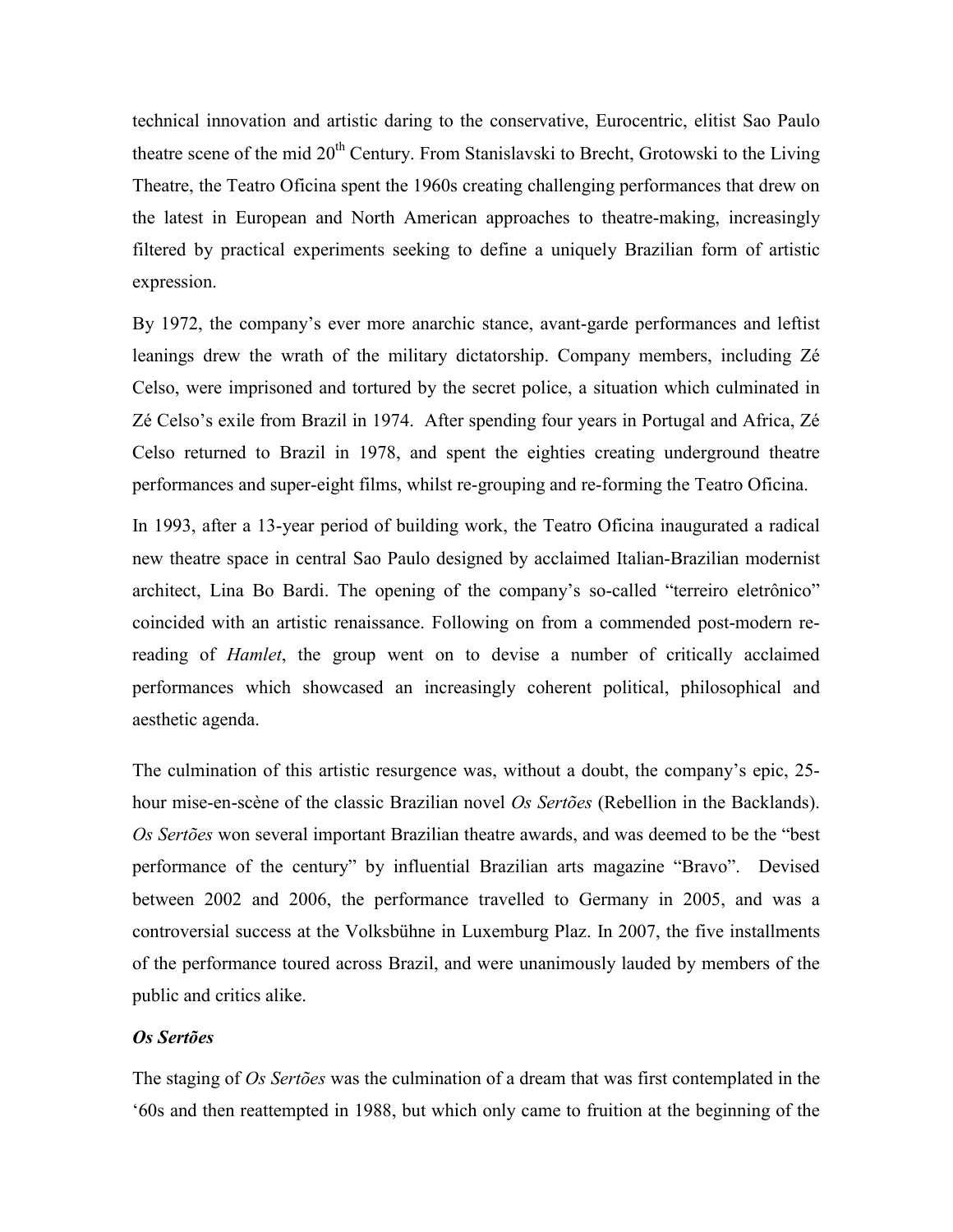millennium, to devise a performance based on Euclides da Cunha's decisive account of the War in Canudos (1896-97); a defining moment in Brazilian history which pitted the nascent Republican army against messianic leader Antonio Conselheiro and his followers, who had established their own autonomous community in the *Sertão* – the desert-like hinterlands of Bahia, in Northeastern Brazil. The events in Canudos marked the first example of State terrorism perpetrated on Brazil's subaltern population by the nascent Republican government, and it is estimated that twenty-five thousand impoverished peasants lost their lives during the War (TAVARES, 1947. Pág.32).

This brutal subject matter was the material for one of the greatest novels in the history of Brazilian literature; Euclides da Cunha's *Os sertões*. Euclides da Cunha (1866-1909) had trained as a geographer and geologist, and was steeped in the Positivist science of his time. This sense of rigour is apparent throughout the richly dense text of *Os sertões,* but is consistently tempered by a poetic sensitivity. Thus, his enigmatic book was not only a detailed account of the War in Canudos; it also offered a treaty on the Brazilian landscape, on the country's flora and fauna, on the people of the hinterland, and their tragic confrontation with the imported, supposedly superior culture of a "civilized" coastal society that treated them with utter barbarity.

It was the dramatic potential of the text, its vibrant depiction of Brazil and its people, and its inter-semiotic, polyphonic narrative that attracted Zé Celso to the book in the first place. The performance text was fashioned from group improvisations over a period of four years and then molded into a more coherent dramaturgy by Zé Celso and his collaborators. A number of rehearsals were open to the general public, who were also invited to contribute their ideas and opinions to the developing pieces.

The chorus would provide *Os Sertões* with the universal, cathartic dimensions of Greek tragedy, and was expanded during the devising process to include young people from the surrounding neighbourhood who were taking part in the Oficina's Bexigão project, an NGO working with impoverished youngsters from the surrounding neighbourhood of Bela Vista.

Zé Celso and his collaborators had drawn up plans over the years for the development of a "Stadium Theatre" in the area adjoining the Teatro Oficina, surrounded by trees, which would become the campus for a public university, or "multiversity" a phrase Zé Celso has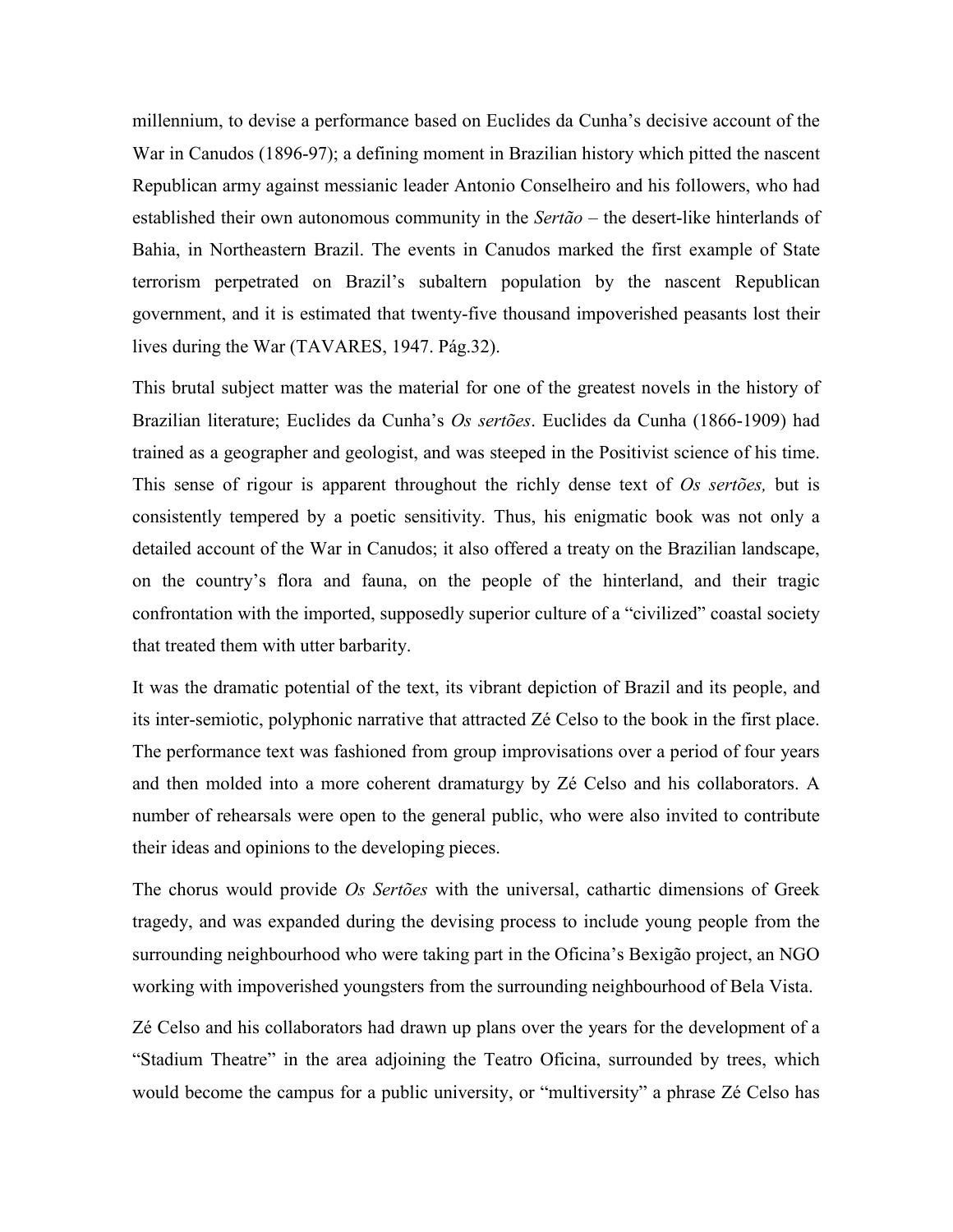coined, "promoting orgiastic Brazilian culture" (CAROS AMIGOS, 2005, pág.32). However, at the same time, the Grupo Sílvio Santos, a corporate group headed by Brazilian media mogul and television presenter Sílvio Santos, was pushing to demolish the surrounding area and erect a shopping centre, as an alternative means of revitalizing the area, attracting wealth and capital, but to the detriment of the surrounding community, who would lose their homes and be pushed out by inflated property prices.

The Oficina's struggle against the Grupo Sílvio Santos was incorporated into *Os Sertões*, and the five performances composing the oeuvre became a heady mixture of political activism and historic reflection fused with the Teatro Oficina's potent, symbolic theatrical language to create a portrait of Brazil past, present and future; a vision of a land steeped in mysticism, rocked by injustice and kept afloat by the gritty determinism and courage of its multiracial population. The five performances followed the structure of Euclides da Cunha's novel, which is divided into three different sections: *the Earth*, *the People*, and *the Struggle*.

The first performance, *The Earth*, is based on Euclides da Cunha's technically rigorous yet stirringly poetic description of the unique landscape of the arid Brazilian Northeast. Euclides da Cunha's description of the people of the *Sertão*, their customs and mores, is divided into two different performances. The first, *Man I: from the Pre-Man to the Re-Volt*, focuses on the historic miscegenation that produced the Brazilian people; the oppressive sexual conquest of Brazil's Indigenous people and later importation of African slaves by the Iberian conquerors of Europe. The third performance, *Man II: from the Revolt to the Trans-Man* depicts the evolution of the marginalized oppressed into the *Trans-Man*: a subject capable of transcending the boundaries of law and language, offering an alternative to the brutal reality of (neo) colonialism.

The fourth installment, *The Struggle I*, focuses on the first three military expeditions to Canudos and the successful way in which these attacks were deflected by the local militants. The final performance, *The Struggle II*, focuses on the final expedition and the massacre at Canudos, which is represented as an (un) massacre and a (re) beginning by Zé Celso, as Antonio Conselheiro's struggle is carried on by his spiritual heirs; the Teatro Oficina and fellow counter-cultural groups fighting against social injustice and mass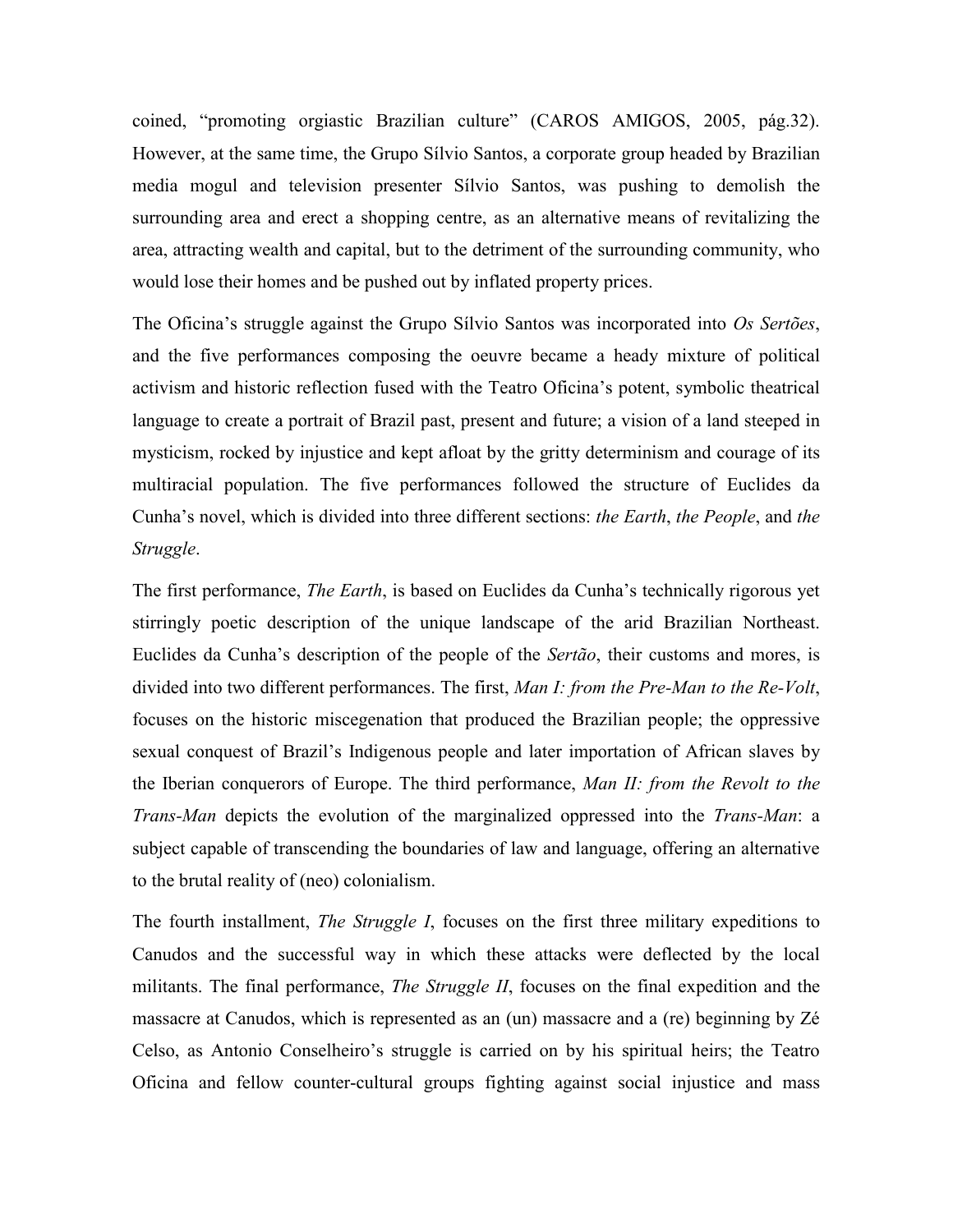globalization.

# **The Trans-Man: Challenging Phallogocentric Subjectivity**

Let us now examine Zé Celso and the Teatro Oficina's concept of the *trans-man* and assess how it dialogues with and challenges Post-Freudian analytical thought and Critical Theory. It will be made apparent through this analysis that the Oficina are promoting a radical notion of subjectivity, drawing on the embodied, abject cultural heritage of Brazil's marginalized subaltern populace, and that this concept shapes the performance text on a level of both content and form.

At the turn of the  $20<sup>th</sup>$  Century, Freudian metapsychology radically challenged traditional notions of subjectivity. The traditional Cartesian notion of the sovereign *cogito* was blown out of the water by Freud's tripartite notion of psychic functioning, which effectively hangs on the interplay between three interrelated structural aspects: dynamic, topographical and economic (FREUD, 2005: 218). Thus Freud would show that psychic functioning was largely unconscious, propelled by the instinctual drives towards pleasure seeking and excess, and therefore subject to repression, censorship and sublimation in order to maintain the organism's homeostasis and the subject's successful social integration.

Jacques Lacan (1901-1981) would go on to relocate Freud's outwardly Positivistic, pseudobiological discourse within the sphere of language, drawing on theorists such as Lévi-Strauss and Saussure in order to develop his own tripartite analysis of the underlying structures of Freudian metapsychology, which was expressed through three inter-related "orders" shaping subjectivity, dubbed the *imaginary*, the *symbolic* and the *real*.

Within this Post-Freudian reading of psychoanalytical theory, the subject is shown to be at the mercy of the imaginary and symbolic orders, which represent phantasy and language, respectively. Reduced to a link in the signifying chain by castration and driven by the short circuit of his desire which eternally bars him from full *jouissance* and access to the unknowable real beyond signification, the only ontological basis for this alienated subject is an essential lack, which is engendered by a longing for the entropy of non-being.

To quote Lacan, "When we want to get at what was before the serial games of speech in the subject and what is prior to the birth of symbols, we find it in death, from which his existence derives all the meaning it has." (LACAN, 2006: 263). Thus beyond the castrating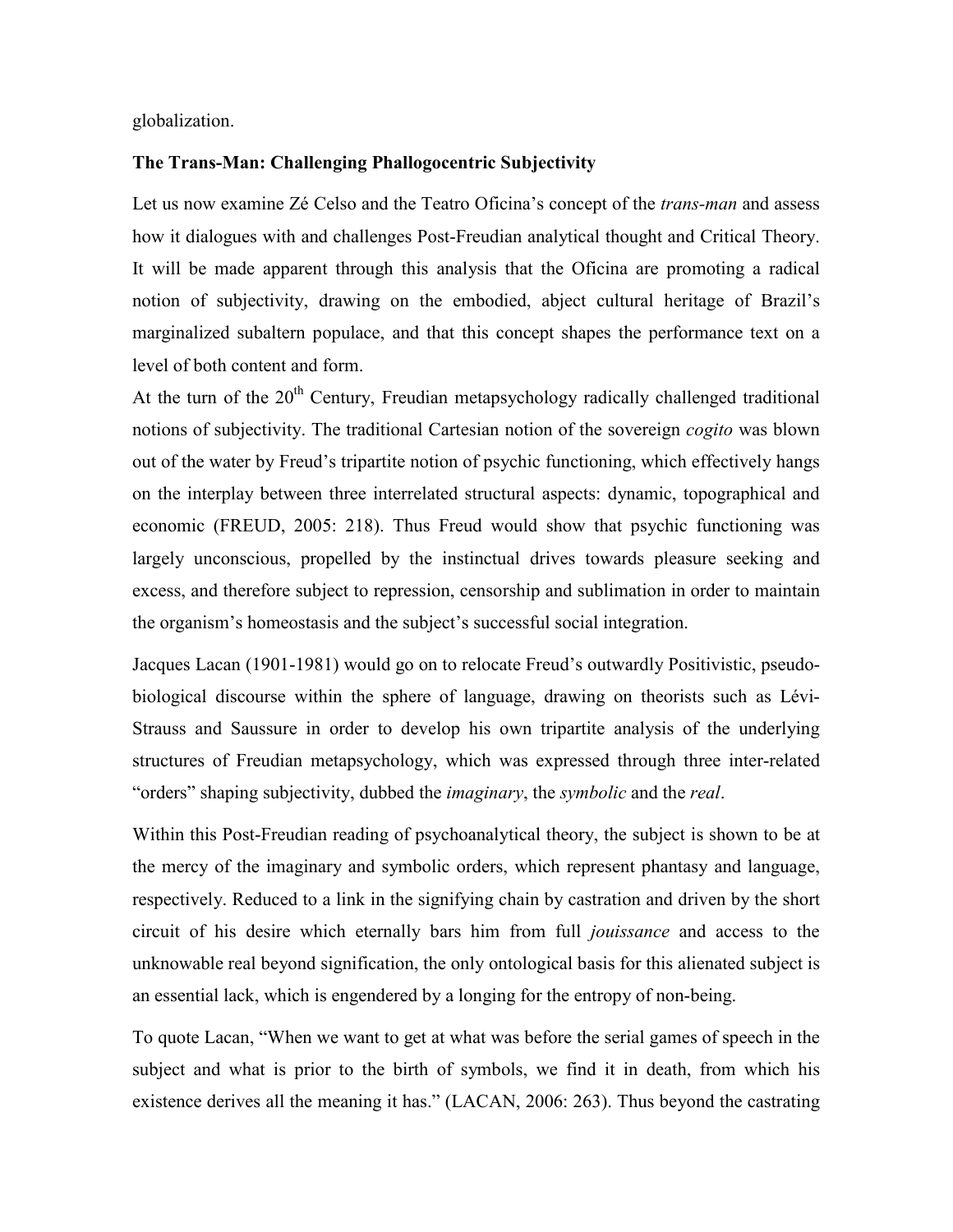confines of language as speech and desire as unfulfilling repetition, subjectivity is driven by the death drive towards annihilation and the void.

But how does this nihilistic view of the subject, based on the primacy of the phallus and language as spoken word, relate to the Teatro Oficina's notion of the *trans-man*? According to Zé Celso:

> We invoke the PreMan and the Transman to put an end to this cursed figure of "Man" so that we can get ready for a never-ending Struggle, because life loves a struggle. A struggle to un-mask classified man. The un-massacre takes place during every performance; every run of *Os Sertões* (…) Many people will pass through these Mandalas, and many others beside. Theatre is potent in Sao Pan for this very reason. It's the city's unreason for being. (CORRÊA, 2006*c*: 22)

Throughout the course of *Os Sertões*, Zé Celso and the Teatro Oficina seek to dismantle phallogocentric notions of the subject as the castrated product of the *logos*. The company questions the very notion of *man*. What is a *man*, after all, if not a symbolic construct of language ensnared in the master's discourse by his own sublimated, fragmented desire? This *man* is an extension of global capitalism, a product of the neocolonial system. As Zé Celso states:

> Today the Earth's atmosphere is surrounded by waves that filter and dictate the same polluted energy that is saturated by the competitive "news" broadcast in the nihilistic language of mass marketing. It's a birdcage-like astrolabe produced by the same financial dictatorship that deems the cultivated and un-catechized living body a sin, that must either be canonized or burnt at the stake (…) And the Earth is caught in a War produced by robots, fabricated men who are completely oblivious to the fact that they're on Planet Earth. (CORRÊA, 2006*a :* 9)

This reductive notion of *man* as a colonized, fabricated subject of a foreign, alienating, capitalist discourse is thus contrasted and compared throughout the performance text to the *pre-man* and the *trans-man*.

In *Os Sertões*, the notion of the *pre-man* is based upon all that is marginalized within the symbolic matrix of Brazil's hegemonic Eurocentric, patriarchal discourse – all that predates or subverts the neocolonial project of domination and cultural genocide within the Americas. The *pre-man* is thus all that is repressed and rejected within Brazilian society –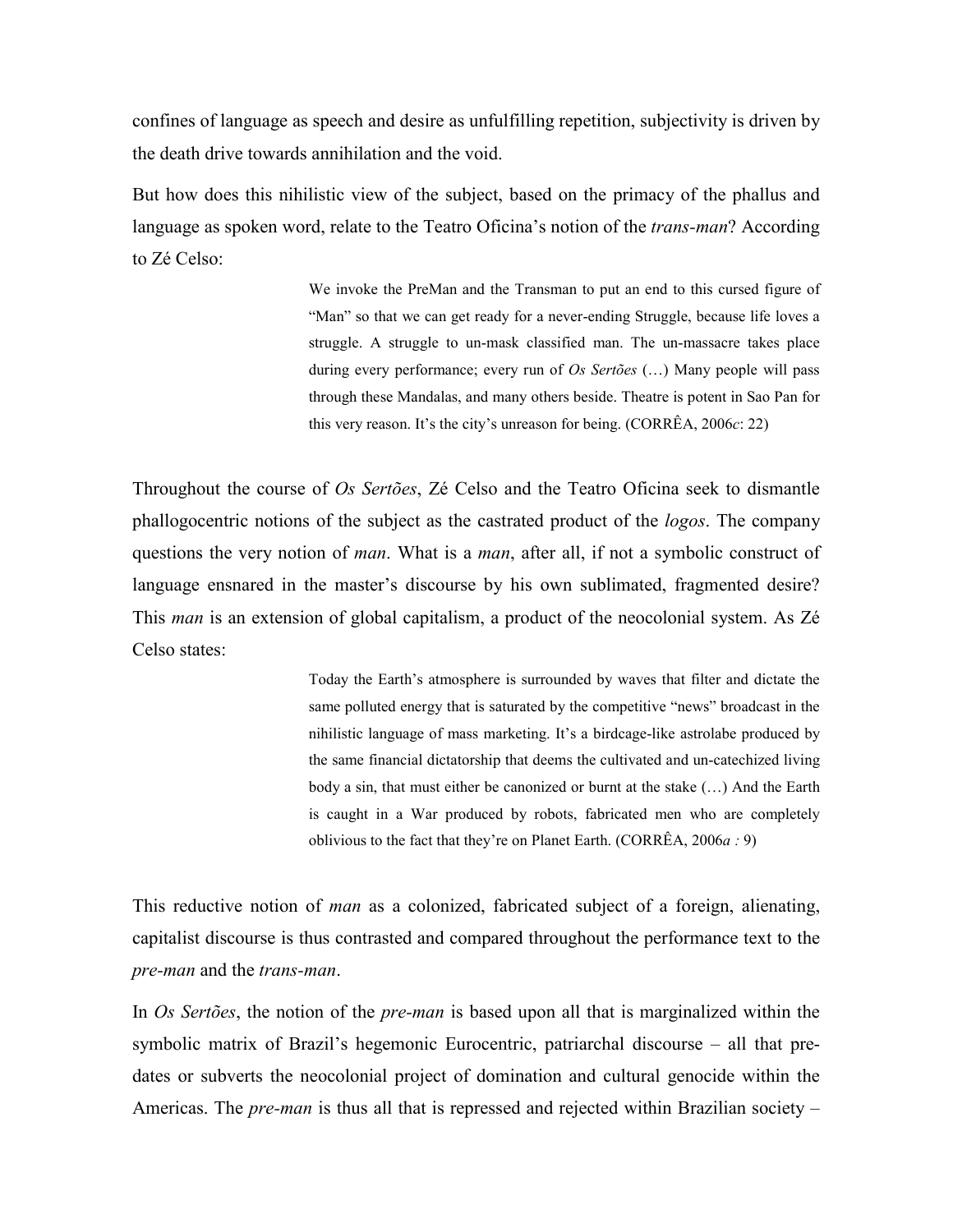which is essentially the *mother*, and more specifically the African and Indigenous mothers of Brazil's largely mestizo population.

As Zé Celso affirms,

<u>.</u>

After *O Rei da Vela<sup>[1](#page-6-0)</sup>*, we discovered that Brazilian Theatre pre-dated the Jesuits; it was Anthropofagic<sup>[2](#page-6-1)</sup> and above all African. The theatre, then, began speaking for the god of Rhythm, the god of Music, the god of Dance, beyond the proscenium arch, on the ground, in connection with the earth; an electronic *terreiro[3](#page-6-2)* . (CORRÊA, 2006*c*: 18)

From the mid '60s, the company had already begun to break with realism, adopting a more rhythmic, libidinal, visceral performance style that drew on the Carnivalesque sub-stratum of Brazilian society and, from the '80s onwards, the embodied ritualistic forms of Afro-Brazilian religion. Candomblé, the matriarchal, African-derived religion of Brazil, is

> (…) an accumulation and transposition of many kinds of knowledge (…) Embodied philosophy is read within the performance behaviours of worshippers and reveals cultural understanding of a suprahuman and interactive world within ritual performance (…) in these religions, more than singing drumming and dancing are present. Praise performance practices have guarded embodied knowledge for centuries. (DANIEL, 2005: 93)

It is this embodied philosophy, this sacred poetics on the margins of hegemonic, elitist Brazilian discourse, this silenced yet all-pervasive voice of the subaltern Brazilian *mother* that holds sway over the Teatro Oficina.

An interesting parallel can be drawn here between the Oficina's aesthetic and Julia Kristeva's concept of the *semiotic*; the illogical, pre-linguistic level of language, influenced by the drives and related to the child's initial relationship with its mother, who is imagined

<span id="page-6-0"></span><sup>1</sup> The Teatro Oficina's 1967 performance of Oswald de Andrade's *O Reid a Vela* was a ground breaking moment in the history of Brazilian theatre. The company drew on popular Brazilian culture to create a unique, Carnivalesque vision of the comic, satirical play, heralding their later Bacchic excesses. The performance played an influential part in the development of the Tropicalista cultural movement in Brazil.

<span id="page-6-2"></span><span id="page-6-1"></span><sup>2</sup> The *Manifesto Antropofágico* was written by Brazilian poet and philosopher Oswald de Andrade (1890- 1954) in 1928, extolling the virtues of Anthropofagy (cannibalism) as an inherent part of Brazilian national identity, linked to the country's roots within Tupi Indigenous culture (the Tupis were cannibals). Andrade affirms that Brazil's "cannibalization" of other cultures is in fact its greatest strength, and a means of asserting itself against Eurocentric neo-colonialism. Anthropofagy would hold a lasting influence on the Teatro Oficina's aesthetic from the end of the 1960s onwards.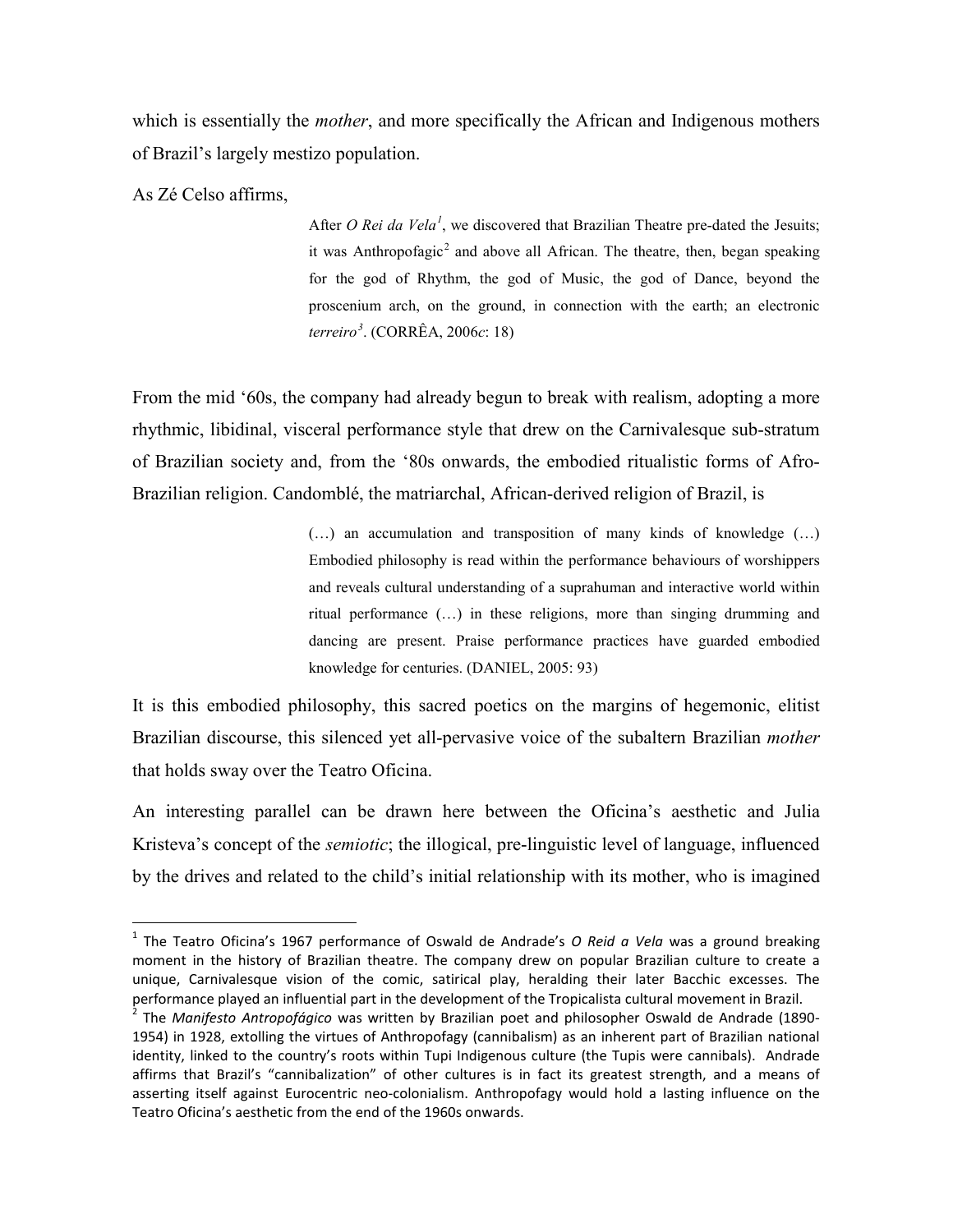as the *Phallic Mother*; an infantile phantasy of an omnipotent, primordial Other who fuses maternal and paternal traits. The *semiotic*, or *chora*, is "(…) unnamable, improbable, hybrid, anterior to naming, to the One, to the father, and consequently, maternally connoted to such an extent that it merits "not even the rank of syllable"" (KRISTEVA, 1980: 133).

According to Kristeva, poetic writing is the artist's attempt to fuse once more with this maternal level of language, circumventing castration by an incestuous (re) union with the underlying rhythmic materiality of the sign (KRISTEVA, 1980: 30).

*Os Sertões* is characterized by this fusion. The *mother*, the *pre-man* is present throughout the performance *as absence*, for she is implicit in the very rhythmic quality of the performance text itself. By drawing on the cadenced *semiotic* of Afro-Brazilian ritual and African-derived cultural manifestations such as *samba*, *capoeira*, *maracatú* and *frevo*, the Teatro Oficina re-write Brazil's troubled neocolonial past, imbuing the performance's animistic theatrical super-signs with a subversive, totemic *jouissance* that transcends the logic of the *logos*. Thus

> (…) "Oedipus" comes out looking like Orpheus – singing (…) The Greek myth is deflated, replaced by a non-Oedipal incest that opens the eyes of a subject who is nourished by the mother. The Phallic Mother – as blinding pillar of the *polis* and unconscious buttress of the laws of the city – is apprehended, comprehended, and thrust aside. The subject of this drama can in no way be a "citizen" – neither Orestes, murderer of the mother nor Oedipus, castrated trustee of an invisible knowledge, occult wise man, tragic support of political religion. The "actor" subject, "poet" banished from the Republic because he has shot through his maternal pedestal, abides in the margins of society by wavering between the cult of the mother and the playful, laughing, stripping away of its mystery. By the same token, he alludes all codes; neither animal, god nor man, he is Dionysius, born a second time for having had the mother. (KRISTEVA, 1980: 192).

This incestuous, Bacchic son – the actor, the poet - is, in fact, the *trans-man*. In *Os Sertões*, the *trans-man* is the subject *as artist*, constantly seeking to imbue his discourse with the poetic *jouissance* of the maternal order of language. Thus, rather than the castrated Oedipus of traditional psychoanalytical thought, the subject embodies Dionysus, re-discovering himself as an ebullient, libidinous, subversive *agent* able to *re-write* history afresh,

 $3$  The sacred, ceremonial space of Candomblé.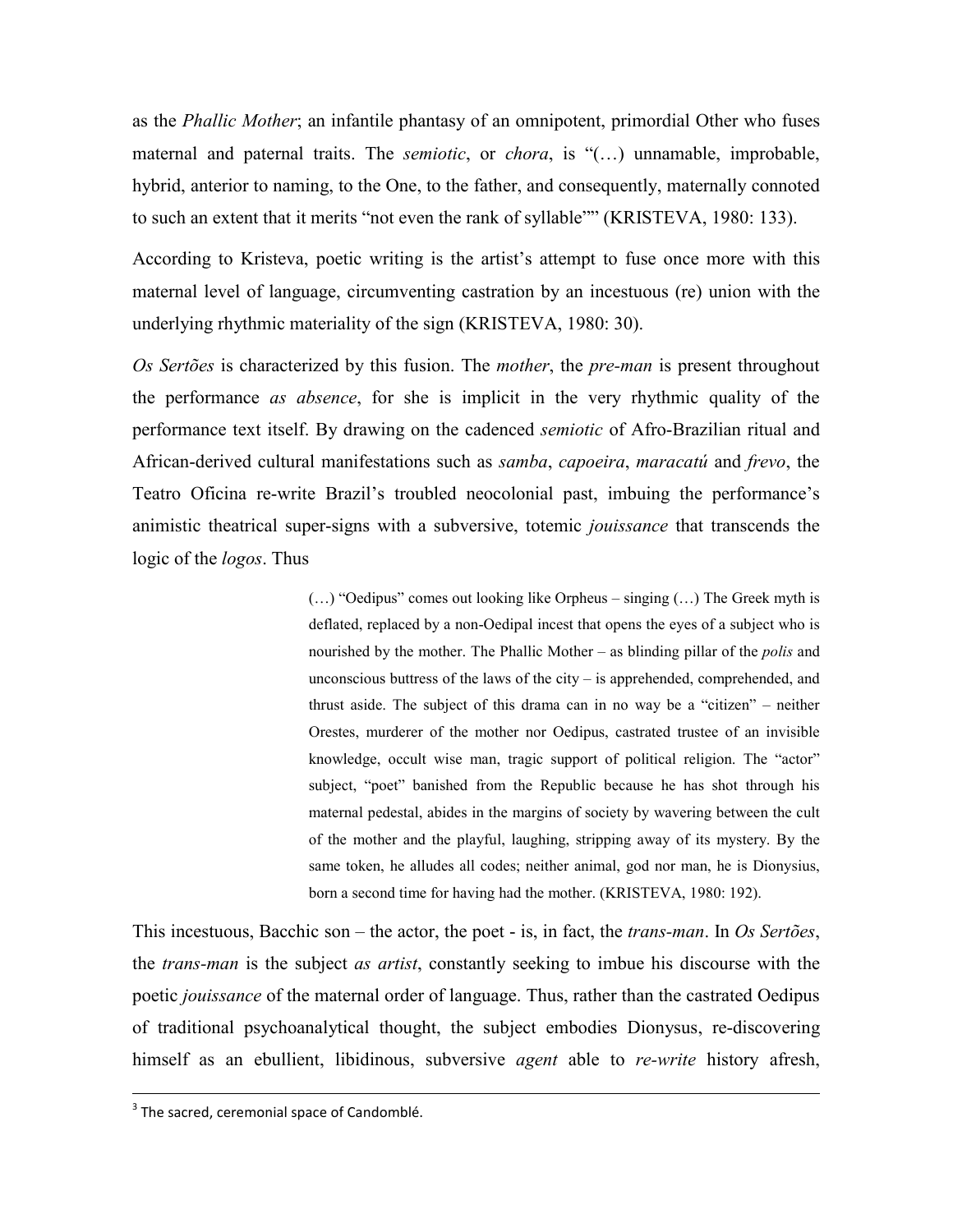*trans*cending the difficulties of the present and *trans*forming the future. According to Zé Celso,

> There are human cells that are infecting the rotten organism of this country, paving the way for regeneration and growth. Throughout the performance, we tried to follow the thread of Brazylian history by focusing on the human struggle for trans-human transformation. The seeds of Canudos are now, at this point of crisis, finding extremely fertile soil, they're budding, contaminating (…) we will have the power to emerge with the full force of Canudos as a "spontaneous convergence of all the demented forces present in the craziness of the *sertão"*, the favelas, the rappers and the swingers, all those who believe in peace and produce it during war – the driving force of Brazylian Anthropofagy, Bacchic Goats proudly out of fashion. (CORRÊA, 2006*b*: 10)

Thus, imbued with the *semiotic* wealth of Brazil's subaltern masses, drawing on the country's rich cultural past and vibrant artistic present, the *trans-man*'s art is a *driving force*  that can create real social change. The artistic endeavor transcends the stage, and art becomes a *way of life*, transforming individuals and communities, near and afar. No longer alienated and castrated, the Bacchic *trans-man* finds freedom through *struggle*. As Zé Celso explains,

> Portraying the inevitable, tragic annihilation, the extermination of those who couldn't give in, the real life survival of all those who will continue the struggle in a myriad of different ways, has been our tragic rites of passage onto the battlefield of all those who, like the people of Canudos, didn't want to be massacred, a ritual initiation that we have devoured over the past six years together. Our little crowd has cultivated this rite together with the little Crowds from our Open Rehearsals and Performances in Sao Paulo, Rio Preto, Reklinghausen and Berlin (…) This huge and seductively infectious conglomeration of people have encouraged and will encourage us to continue on our journey beyond drama, beyond exhaustion, beyond poverty, disagreements, dis-love and dissonance, and have encouraged and will encourage us to achieve in every performance a state of being-in-the-moment, a non-being, serenading the people of the Sertão. (CORRÊA, 2006*e*: 17). [4](#page-8-0)

<u>.</u>

<span id="page-8-0"></span> $<sup>4</sup>$  This last sentence (in the original Portuguese: (...) nos fez e nos fará atingir em cada apresentação um</sup> estado de ser estar, sertão, sem-ser, serestando) is extremely hard to translate, as it effectively plays on the *differance* between two of the Portuguese verbs that represent the English "to be" – *ser* and *estar*, which have a variety of subtly different connotations depending on the grammatical context. In general, *ser* is used for permanent states of being and *estar* for temporary, transitory states of being. Thus the relative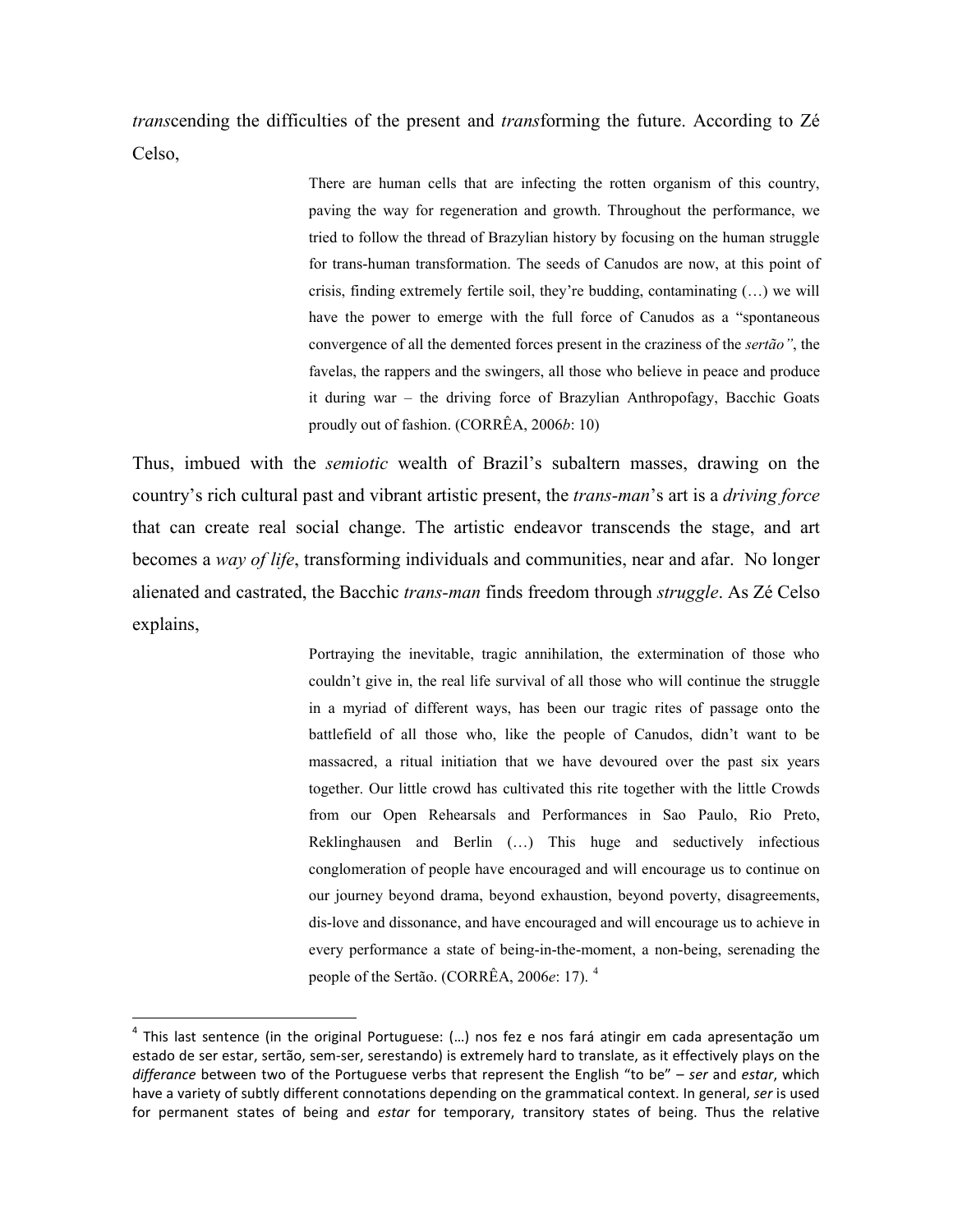Hence, the War of Canudos becomes a living metaphor, a guiding principle, shaping the Teatro Oficina's innovative re-writing of *Os Sertões* and utopist vision for the cultural revitalization of the surrounding neighbourhood. The *trans-man* is the *sertanejo*, the deject militant, the counter-cultural revolutionary, past, present and future.

Let us now turn to *Os Sertões* itself, to analyze the concrete ways in which this revolutionary notion of subjectivity as transcendence, transformation, trance and *transa* influences the performance text on a level of form, by focusing on the syntagmatic categories of *body*, *space-time-action*, *multi-media* and *music*.

#### **Improper Bodies**

-

The taboo of incest, the incestuous fusion with the Other as mother and the blurring of the binary opposites of the phallogocentric symbolic order, shapes the way in which the body is represented and performed in *Os Sertões*. By transforming taboo into totem, the symbolic notion of the body as individualized, castrated product of signification is challenged by the unmitigated *jouissance* of sensuous abandon and perversion.

The subject, be he actor or spectator, loses himself and fuses with the group, becoming part of a collective Dionysian body, united by the sensorial orgy of images and sensations that bloom in the scenic context. As Zé Celso himself emphasizes, "Every actor, musician, technician, and member of the public is here as a human body, representing through every gesture and theatrical effect all the bodies that were ever involved in the history of Brazil and the world today. Everyone contributes energy to the witchcraft we cook up. (CORRÊA, 2006*d*: 12)

This physical proximity and playful embodiment emphasizes the central role that the body and kinesthetic experience play in *Os Sertões*. The body is at all times emphasized, fetishized, given centre-stage. Zé Celso plays with the physical diversity and charisma of his cast to create a blueprint of the heterogeneity of the Brazilian "povo" which at the same

instability of *estar* undermines somewhat the ontico-ontological foundation of Western Metaphysics, which equates being with full presence. Zé Celso then goes on to play with the phonemic equivalence between *ser*, *Sertão* and *serestar* (to serenade). Thus, *being* for the Teatro Oficina is a playful, rhythmical non-being, a self-penned musical homage to the ancestral source of the Brazilian nation – the Sertão.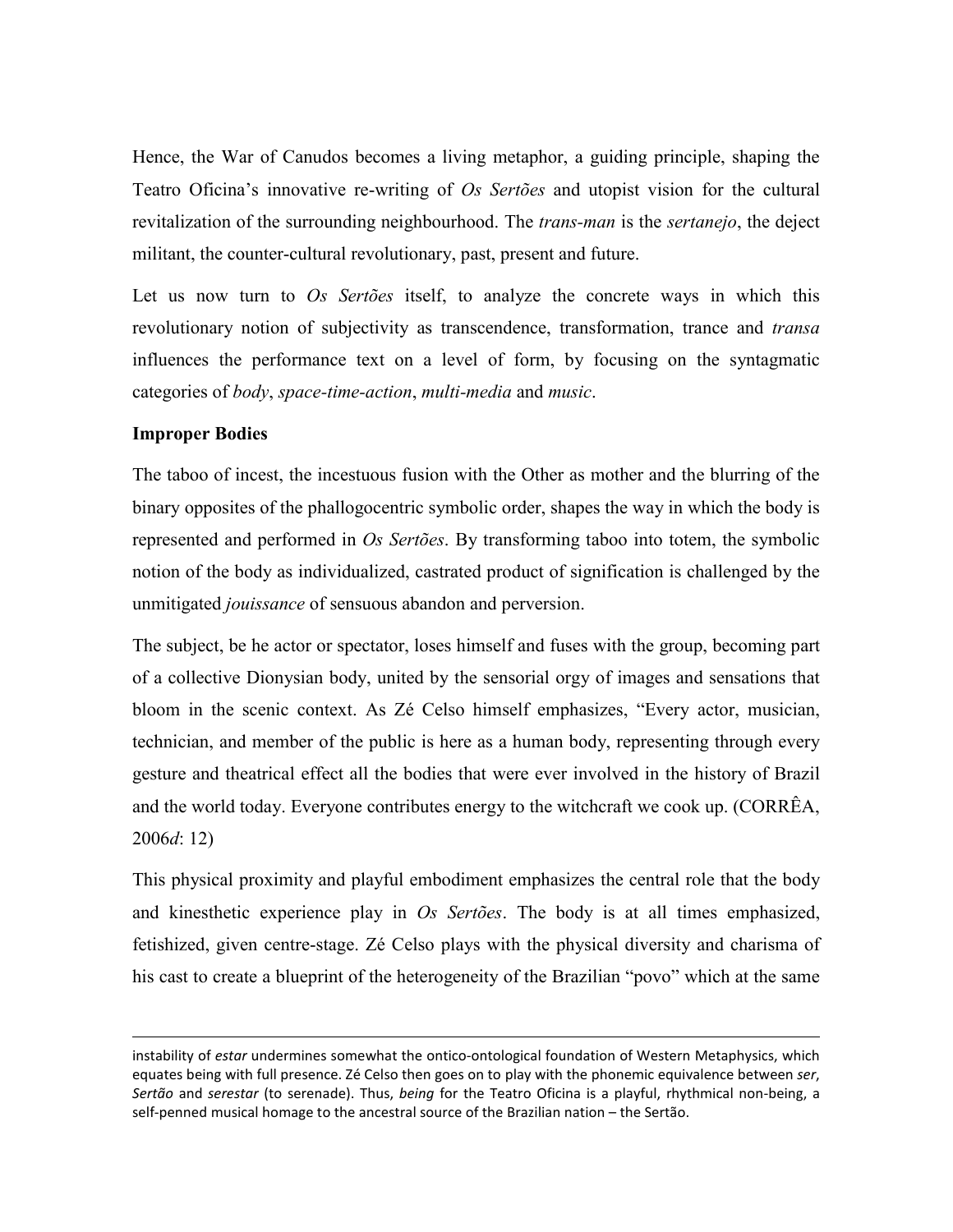time is cast in an almost archetypical light through the sheer weight given to physical presence.

*Os Sertões* showcases this collective body in all its diversity, from the old bodies of veteran actors such as Zé Celso to the beautiful bodies of the young actors and the marginalized bodies of the community of Bixigão, thus creating "(…) a Team of Superstars who through Mutant Dramaturgical Creations re-write every week the cadenced Orgy of Stadium Theatre." (CORRÊA, 2006*e*: 19)

Whilst superficially titillating, the overt use of nudity throughout the performance is so frequent that it strangely seems to wipe out the contours of the bodies on stage, one naked body blurring into the other, forming a single, orgiastic collective. In Portuguese, próprio has a double significance that the English word "proper" has lost. Thus, the body is both *improper* in the sense of "indecent" and *im-próprio* in the sense of non-self-contained, not "owned", non-individuated. This blurring of traditional boundaries is reflected in the performance by the frequent breaking down of the fourth wall. Audience members are constantly invited to invade the performance space and interact with the cast members.

One example of this takes place towards the beginning of *The Struggle II*. The fourth expedition of soldiers has set out to attack Canudos and is marching on foot through the arid hinterlands of the Brazilian Northeast, when they come along a group of prostitutes. The rigid, staccato movement of the marching troop, their military uniform and protracted, drawn-out speeches contrast starkly with the half-naked prostitutes, who loll around the performance space, proffering sex. The women then perform an orgiastic ritual to Saint Anthony – the patron saint of marriage – which culminates in a raucous choral song, with two young actresses centre stage rubbing their genitals together, mutually masturbating each other. The other actresses pull female members of the audience up out of their seats and imitate the other actresses' frottage.

The orgy comes to an abrupt halt as the actor playing General Barbosa, a representative of aggressive patriarchal authority, breaks the two actresses up centre stage, screaming at them, calling them whores. The women reply to this aggression by standing up in pairs. One member of the couple performs a handstand and leans in against the other woman, spreading her legs upside down, revealing her vagina as her dress falls down. The standing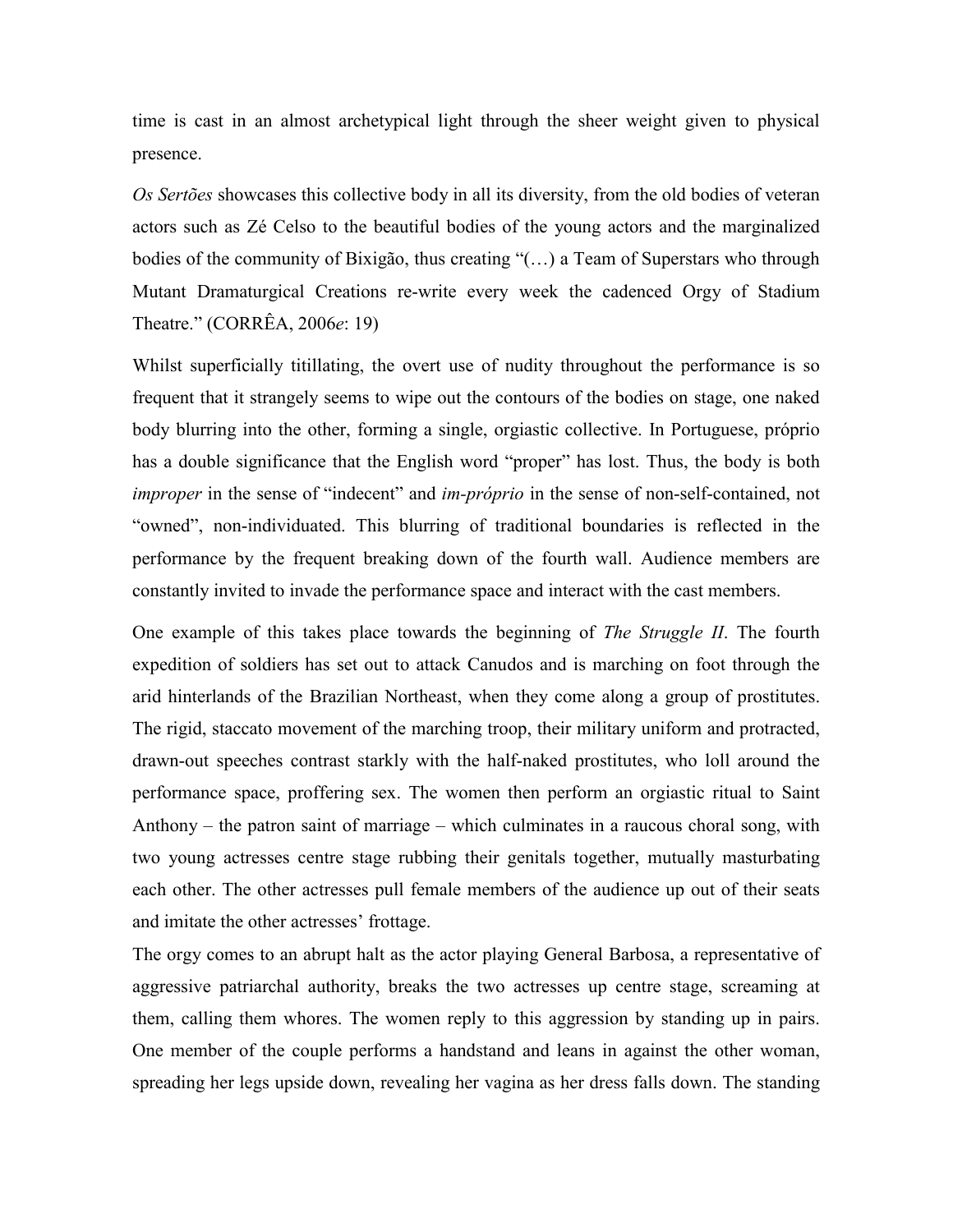women sing the following lyrics – "You yawn/ whilst we get off / you get wound up / whilst we bravely cum" – before performing cunnilingus on their partners.

The prostitutes, wearing scanty red dresses and carrying mirrors, are embodied signs, which a Brazilian audience will effectively read as representations of *Maria Padilha* – a divinity within popular Brazilian culture who represents the sexually voracious feminine principle. Thus, this archetypal manifestation of abject female sexuality is defiantly contrasted with the stultifying, rigid, authoritative and aggressive paternal principle – the castrated subject of neocolonial discourse – represented by the soldiers. The women's lesbianism represents the libidinal, sensual, self-sufficient force of feminine *jouissance* that transcends and threatens a phallic discourse that conquers, castrates and prostrates the subject. And it is this feminine principle, this glimpse of the omnipotent *mother*, which breaks with the laws and expectations of traditional theatre, as the actresses cavort with the female audience members, who are fused at that point with the orgiastic collective re-writing Brazilian history from a subversive, *trans*gressive perspective.

# **Offensive Palimpsests – Space-Time-Action**

There is a scene towards the end of *The Struggle II*, in which the soldiers – on the verge of victory – are shown to be at odds with their commanders. A rap song called "Offensive Palimpsests" is sung over a drum 'n bass soundtrack, as the actors and audience members rush down trapdoors along the main performance space to the underground "bunkers" beneath the theatre, and begin to graffiti the walls with charcoal, as technicians film them and project their scrawling across the space.

I would thus like to explore the notion of the *palimpsest* – an overwriting, the layering of one text on another in which the underwriting is effaced but still remains as *trace* – as a means of understanding the way that space-time-action develops within *Os* Sertões. By rejecting the phallogocentric notion of the primacy of the spoken word, rationality, presence and truth, the Teatro Oficina ascribe to a non-linear logic, a layering of different texts and spatial-temporal reference points that *trans*cends traditional Western notions of historicity.

Hence an Aristotelian sense of drama as a controlled and surveyable flow of time is swept away by the orgiastic logic of the Teatro Oficina's oeuvre, which offers a polyphonic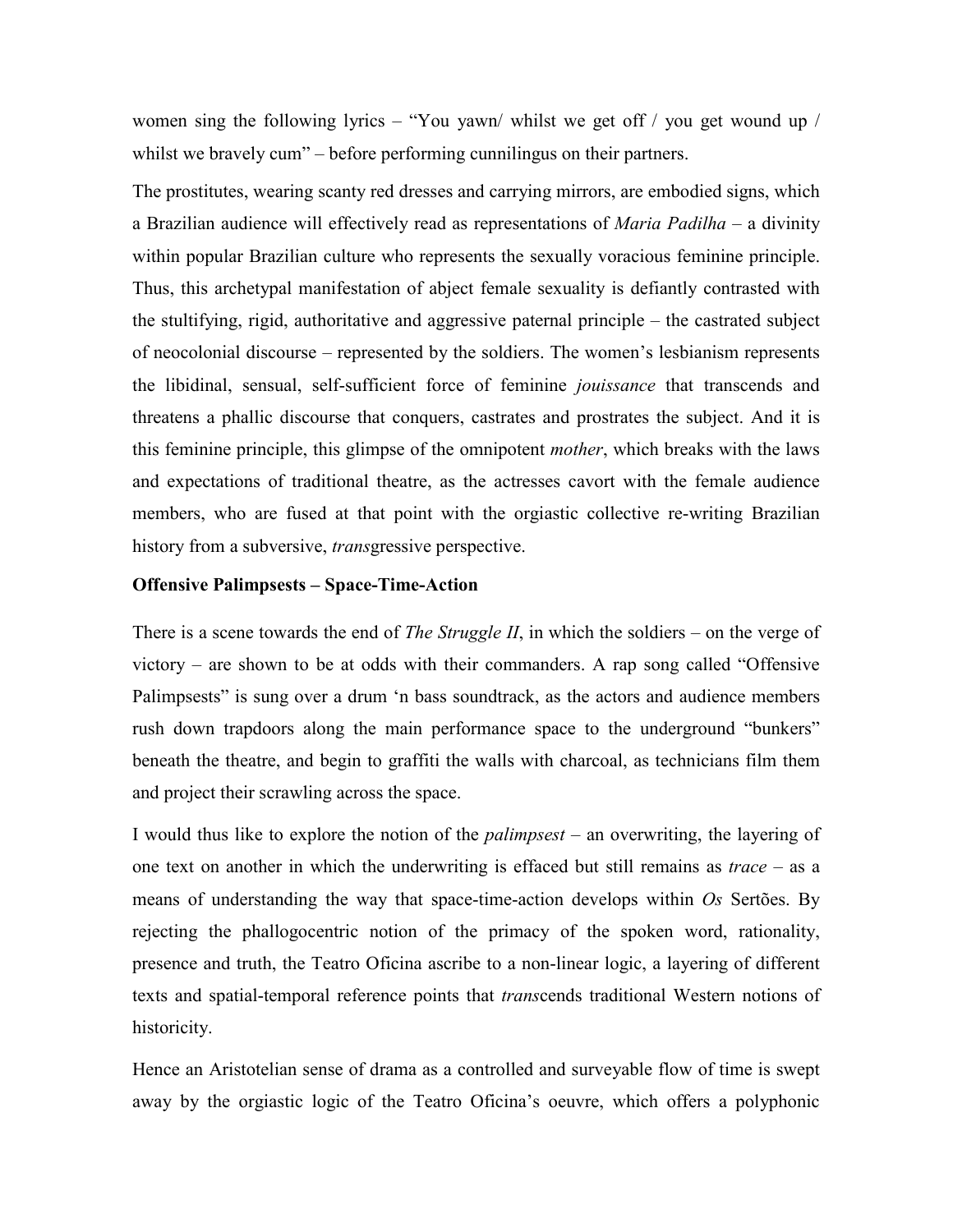narrative that shows linear time to be "(...) an invention of the West. Time isn't linear, it's a wonderful mixture where, at any moment, different points can be chosen, and solutions invented without any beginning or end" (CORRÊA, 2006*a* : 11).

In rejecting the linear determinism of phallogocentric historicity which inscribes our being as a string of signifiers, the subject is thus free to find in poetic writing a means of subverting language and reshaping his own destiny, this freedom from the confines of the Law ultimately serving to liberate him further on his path towards fusion and *jouissance*.

Different atmospheres, epochs and locations are conjured up by a metonymic use of props and costumes, transforming the actors bodies into temporal-spatial graphemes. The vast performance space itself, with its exaggerated vertical and horizontal axes, further enables the concomitant layering of different discourses. The action occurs often simultaneously in different points of the long corridor of Lina Bo Bardi's "cultural road", eluding any decisive, reductive gaze, destabilizing the spectator's daily perception by creating a "surround-sound" effect of physical presence that immerses the audience in the Teatro Oficina's vision of Canudos.

Historically, palimpsests were often defaced pagan texts, overwritten by the Christian fathers. *Os Sertões* represents this process in reverse. The layering of different narratives here serves to subvert and radically re-assess hegemonic accounts of Brazilian history, imbuing the tragedy of neocolonialism with the *differance* of Dionysian ebullience.

Take for example the first scene of *The Struggle II*. The performance begins on the street outside the Teatro Oficina's space, in central Sao Paulo. The road is cordoned off, and actors in contemporary Western combat gear patrol the street with rifles in hand. An actor playing the mutilated Lieutenant Pires Ferreira, a historic figure from the War of Canudos, gives a speech, accusing the Teatro Oficina of being monarchists (which was the accusation levied at the people of Canudos by the Republican government), conspirators of Left-Wing Bolivian President Evo Morales, immoral pornographers and of having vetoed Sílvio Santos' plans to erect a shopping mall on the neighbouring plot of land.

The young child actors, all dressed in military gear, give Nazi salutes as a young actress dressed as a showgirl walks around collecting petitions to close down the Oficina. The petitions are placed in a ballot box which is strapped to her shoulders and decorated to look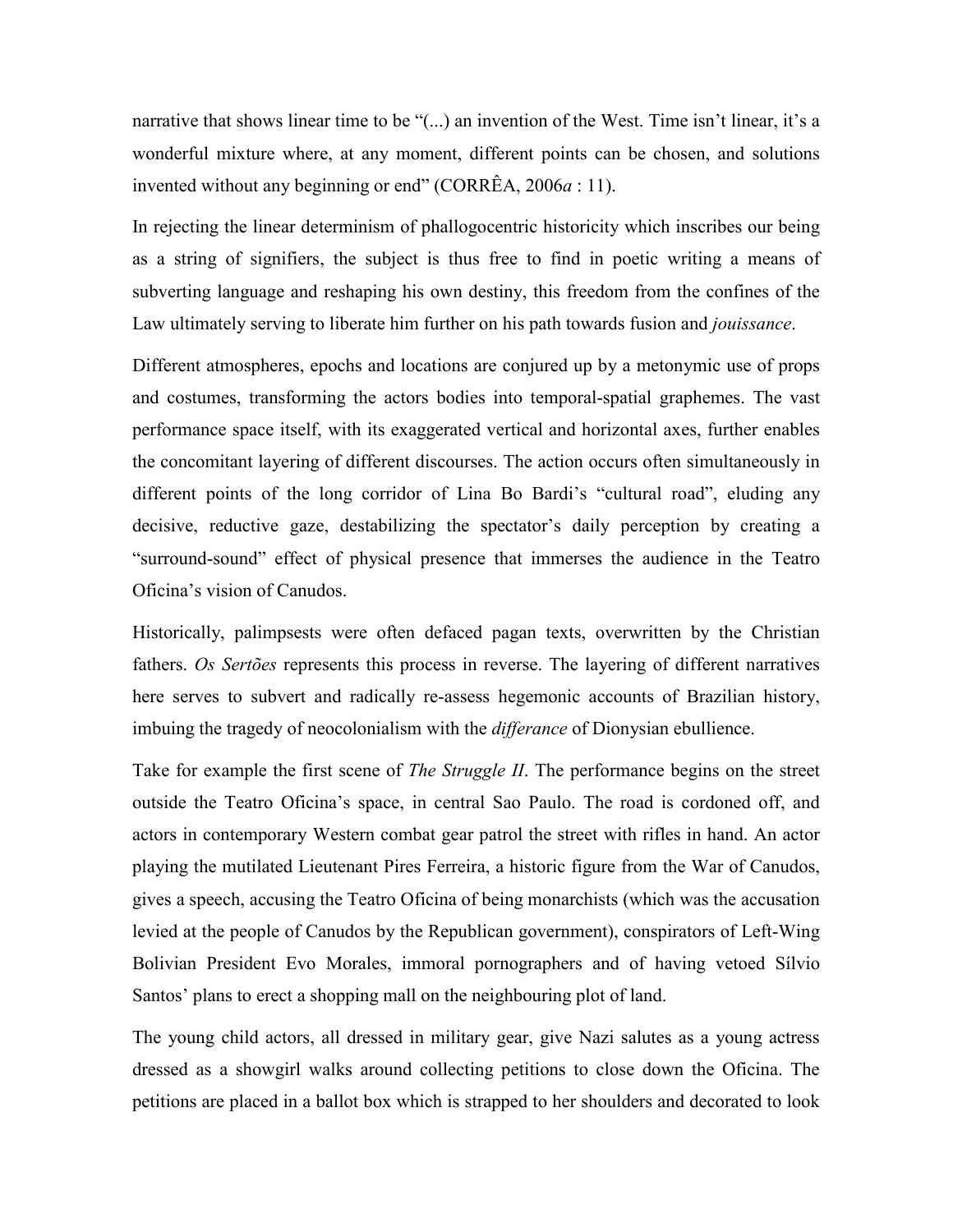like a vagina, with two splayed legs stuck on either side. Suddenly, she is joined by a line of other scantily-clad chorus girls who all make their way to the soap box, where they sing a paean to the glories of war, before welcoming back a wounded soldier from the previous installment of the performance (*The Struggle I*), who has now been cast as a media darling (in a reference to *Roda Viva*, one of the group's performances from the sixties).

The festivities are interrupted by an actor dressed as a jihad terrorist, a representative of Canudos/Oficina, who "sets off" an explosive strapped to his body. The actors then mime chaotic panic, rushing the audience into the performance space as copies of "Os Sertões", the book, are burnt.

The parallels drawn here between the  $19<sup>th</sup>$  Century Republican army, the right-wing neocolonial geo-oligarchy, the Grupo Sílvio Santos and bourgeois prudish morality is a recurring theme throughout the 25 hours of the performance. This portrayal of "the man" is contrasted throughout with the metonymic chain Candomblé – Canudos – Favelas – Pan-Latin American Socialism – Jihad Militia - Teatro Oficina, which represents the *trans-man* as a-temporal, trans-national revolutionary.

The scene is a grotesquely humorous critique of "democracy" – with the vagina-shaped ballot box and gyrating show girls paying homage to the glories of war – and is a staunch condemnation of the hypocrisy of our media-saturated, capitalist society. The dream-like condensation of the different theatrical super-signs forming the opposed metonymic chains *Man* vs. *Trans-Man* emphasizes the eternal return of patriarchal, hegemonic oppression and the constant need for revolutionary action. It is also significant that this performative palimpsest of neo-colonial reality was inscribed *on the street*, *outside* the theatre space, thus subversively realizing the Teatro Oficina's dream of taking their proposed Orgyastic Multiversity out to the surrounding community beyond the confines of the theatrical space.

#### **That Object of Desire – Multi-Media and the Gaze**

In Lacanian theory, the child's own desire is founded on the desire of the mother as Other. Thus, after castration, the pleasure of oneness is replaced by fleeting fulfillment in insatiable desire. Separation splits the subject into ego and the unconscious whilst the other is split into the lacking Other and object *a*.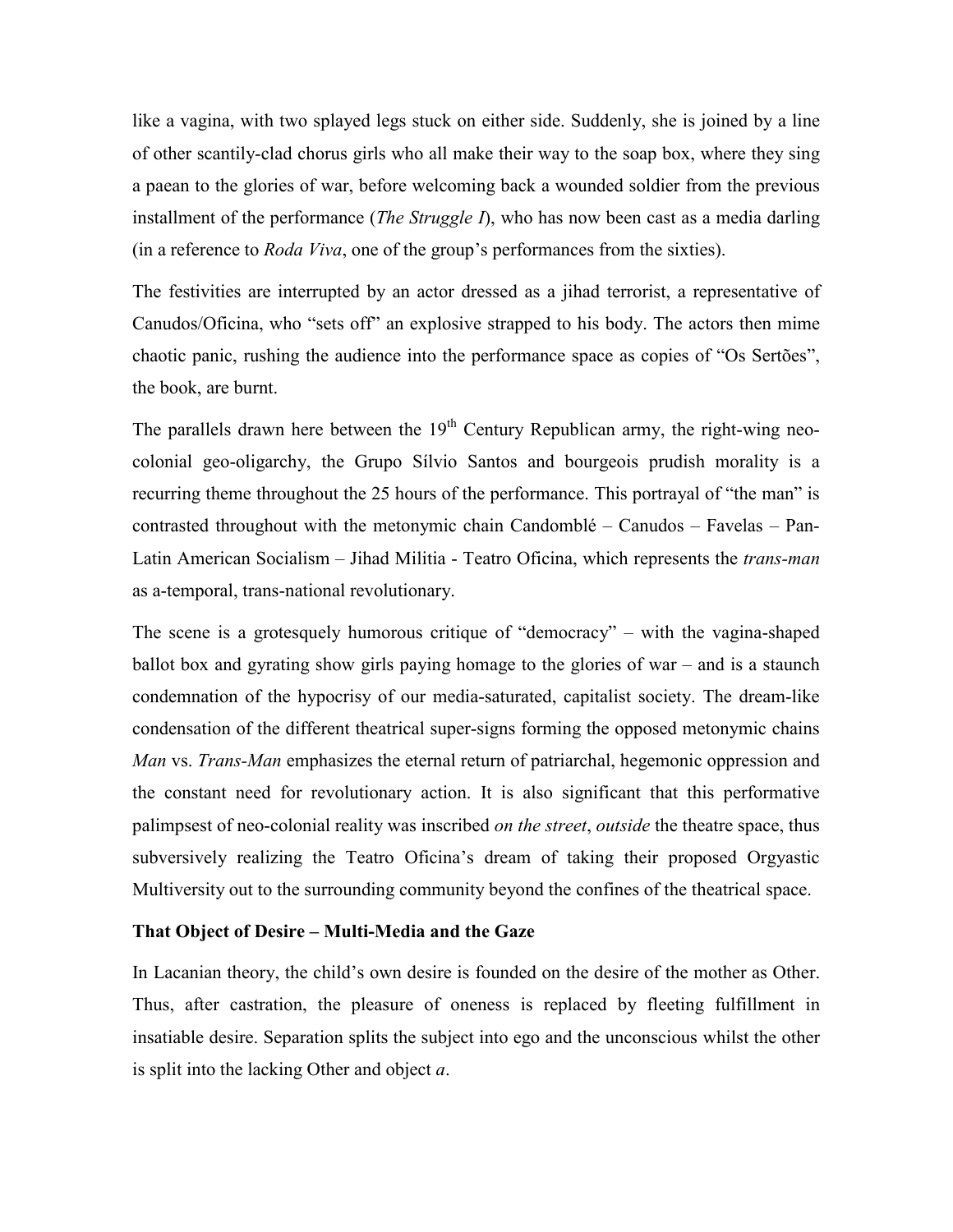Thus the subject is unable to ever form a real relationship with an-other; his real partner being the object *a* of his phantasy, which is based on the desirousness of the primordial mOther figure, which the child adopts for its own. It is that which breaks the smooth flow of the symbolic, that which refers back to the real.

In later literature, Lacan refers to the object of desire as object (a), the use of brackets here a sign of the object's transposition from the imaginary register to the real<sup>[5](#page-14-0)</sup>. For object (a) is more than mere fantasy; it is the *cause* of all desire in the subject. Desire has no real "object" as such, only a cause which will consistently manifest itself throughout the life of the subject in an endless search for the original *jouissance* of the original mother-child unity.

In *Os Sertões*, shots fragment the body, re-writing "reality" to fit an orgiastic vision of existence that distances presence, which is edited, perfected, captured, and eternalized by the gaze of the video technician. It is this gaze that transforms the subject into object (a), the fragmented fetish of phantasy.

However, these shots, which are projected throughout the space onto several, large television screens, exaggerate object (a) to such an extent that it transcends the fragmenting, reductive gaze of mere phantasy, taking on mythic proportions within the fictive universe of the Teatro Oficina's orgiastic Canudos, highlighting the fundamental incestuous desire driving the company's aesthetic fusion with the maternal order of language.

The lingering camera shots of genitalia, close-ups of actors' faces and takes that separate bodies from the ensuing action, magnify them, exaggerating the physicality of the actors. Thus, the performance magnifies the body and its effects to cosmic proportions, forging a tacit awareness of our essential interconnectivity in "a search for the human at the limits of our breathing bodies opened up to the cosmos. A search for Teat( r )o" (CORRÊA, 2006*b*: 9).

<span id="page-14-0"></span>One extreme example of this cosmic cathexis of object (a) and its transformation into totem takes place at the end of *The Man II*. The scene in question is a farcical church service lead by Pastor Insônia (a parody of the founder of Brazilian Neo-Pentecostal Church Renascer,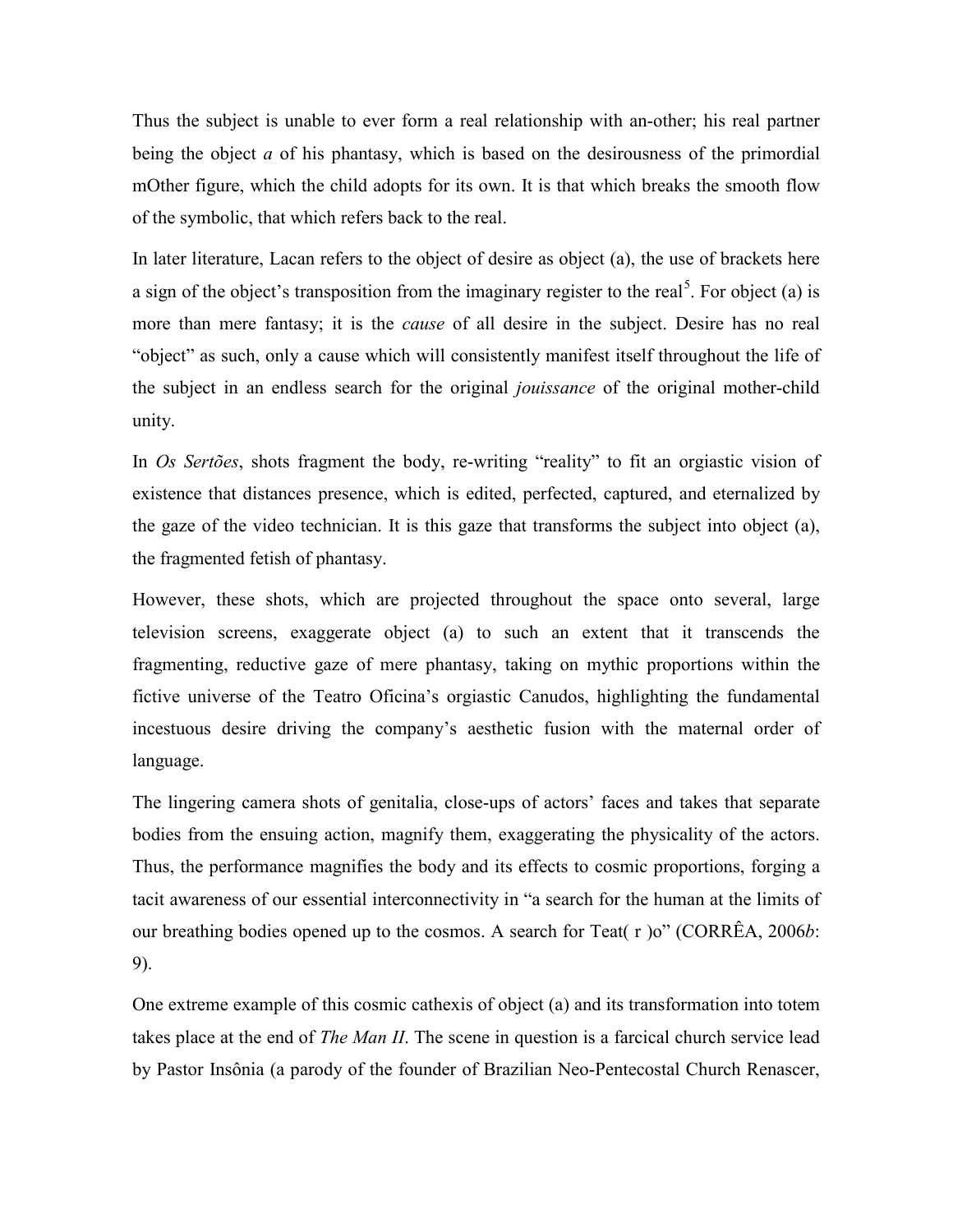who was imprisoned in the USA on charges of money laundering) featuring a fervent child preacher and a crucified Jesus, who watches on from the balcony above the main performance space. The scene reaches a climax as Insônia addresses the audience: "Attention Ladies and Gentleman / Pandora's box will now speak".

One of the actresses – whose surgically enhanced, exaggerated silicone breasts, evident rhinoplasty and inflated lips actually serve to make her gender ambiguous, transforming her into an embodied manifestation of the Phallic Mother – slowly walks to the centre of the stage in an elegant black dress and headdress towards the preachers' pulpit. On arriving at the pulpit, she lies down upon it and pulls up her dress, revealing her vagina. Insônia places the microphone she is holding up to "Pandora's" vulva, and the prone actress tugs on her vaginal lips, making her genitals "talk" in a mixture of Latin and Italian as cameras close in around her, projecting the image of "Pandora's box" across the space.

After a long scene parodying the hypocrisy of Neo-Pentecostal Christianity in Brazil and its close connection to the violent discourse of neocolonial capitalist oppression, the female sexual organ, that which is most abject within phallogocentrism, that secret object of incestuous desire, that gateway to fusion, is placed centre stage, and shown to be the guiding principle behind the scene's transgressive, deliberately crass humour. It is the revenge of the abject, undermining the hollow, empty speech of the corrupt upper-echelons of Brazilian society that drives this scene and gives it a subversive potency.

# **Echoes of Abjection – Musicality and the Semiotic**

By emphasizing the semiotic rhythms of Brazil's abject maternal heritage throughout the course of *Os Sertões*, the Teatro Oficina subvert hegemonic versions of historicity, rewriting Brazilian national identity by accentuating the hidden trace of the mother imbedded in the materiality of subaltern Brazilian culture. From the rhyming spoken text, which draws on Northeastern Brazilian *Teatro de Cordel*, to the polyphony of different musical styles used to create the performance's breath-taking soundscapes, all drawing on contemporary and traditional music of African and Indigenous origin, the musicality of *Os Sertões* resonates profoundly, transcending signification, striking a deep inner chord,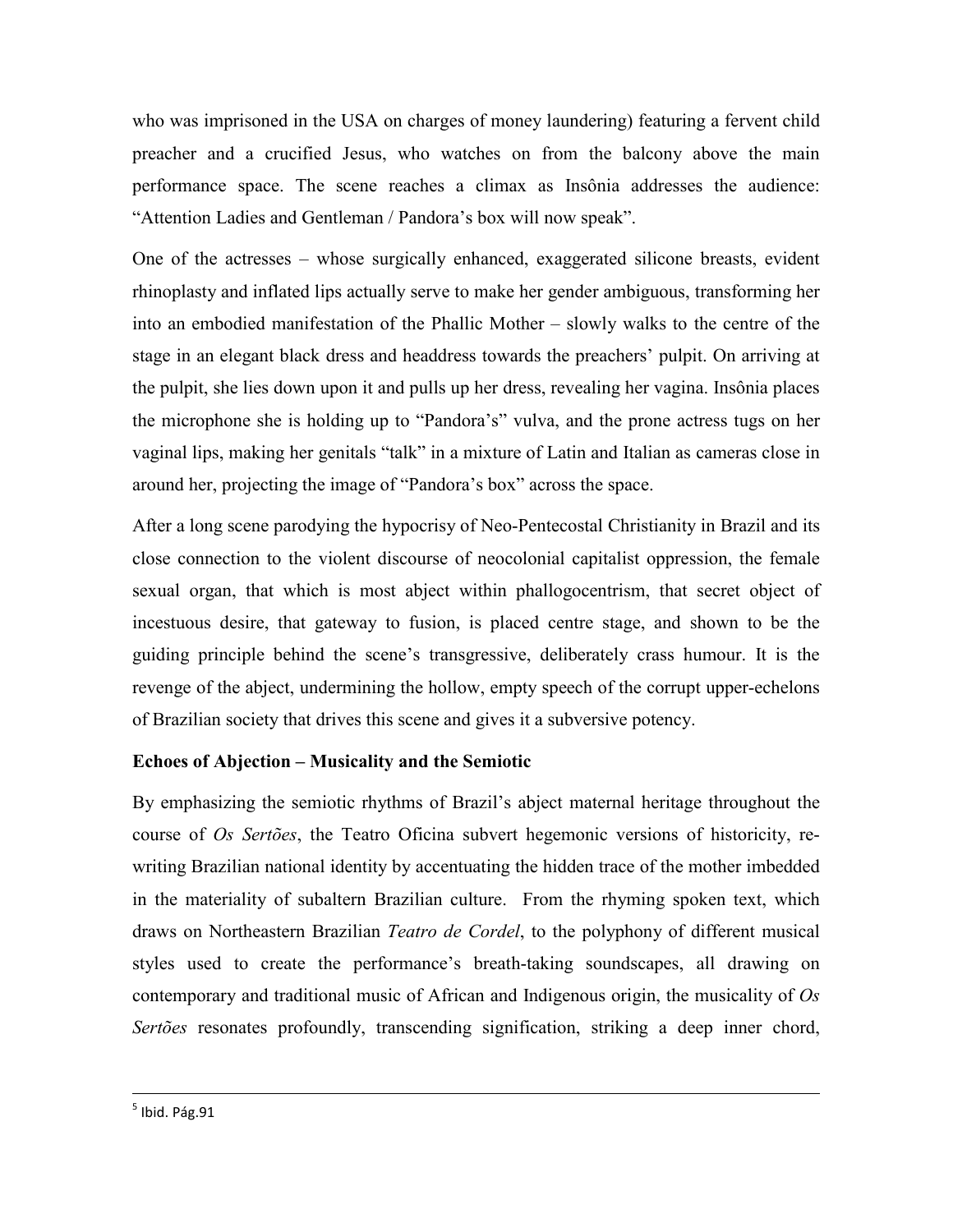pointing back towards the barred, forever lost, mythical "originary" trace of the Brazilian people.

A strikingly beautiful moment towards the end of *The Man II* should help illustrate. After being sent by local land owners to convince the people of Canudos to repent and give in to the authorities, a delegation of priests lave the town, cursing the inhabitants. The scene, which contained copious amounts of dialogue, ends in a song sang by Conselheiro's female followers:

*Time will reveal / another Constructivism / However much you wish to massacre it / It will always be eternally alive / We are all / You are all / So much more than so-called Man / And his damned civilization / We are more… We are more…* (The men now join in): *A story of love / and Unlove / Crowned cuckolds / passionately in love / Desire knocks / on the door of what is called God / who is Creation / Struggle pours forth from what is called love / which is passion*.

After swathes of spoken text, the women's polyphonic singing offers melodious respite, and would seem to represent the voice of the abject mother as that sonorous echo on the margins of speech, the material trace rejected and barred by the patriarchal order. The song lyrics sum up the performance's philosophical perspective: the subject is more than *man*, more than the castrated subject of the *logos*. The *trans-man* longs to fuse once more with the *pre-man* in a tacit union that transcends the confines of the symbolic order. It is through imbuing creative writing with the incestuous, material *jouissance* of the semiotic that the *trans-man* re-engenders himself through poetry, recreating his past, present and future. There are no fixed truths. All is void. All is struggle, creation and love.

# **Conclusion**

In 2006, on concluding the five performances that made up *Os Sertões*, Zé Celso wrote:

(...) the Oficina is now an island surrounded by devastated earth where a great social conflict is taking place that is being played out across Brazil and the world as a Wole: the imposition of yet another Shopping Mall. But it could and should be:

A place to be-in-the-moment, a little piece of the *Sertão* implanted as an Area of Social Inclusion through Art; through Living Culture; through Education –